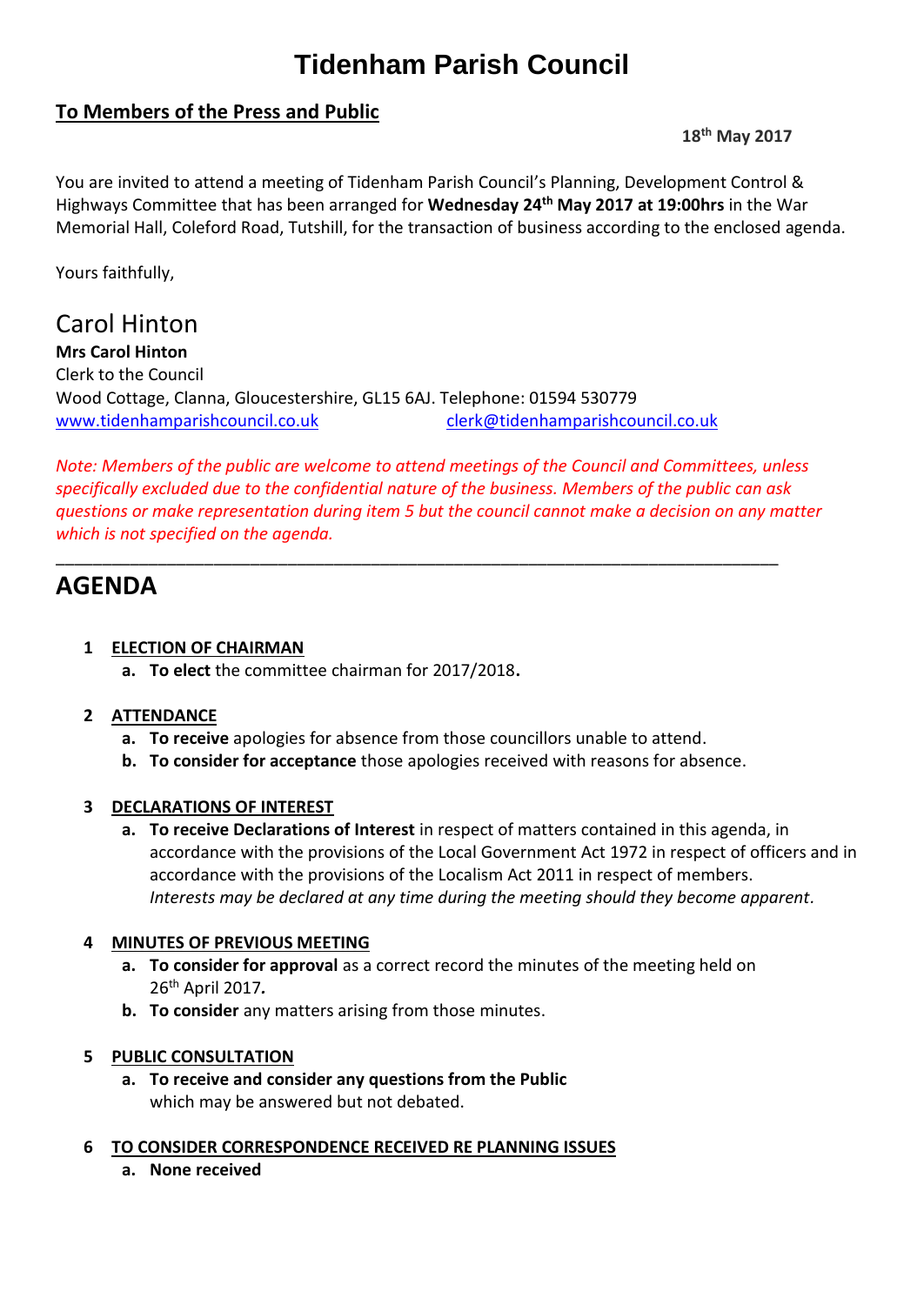#### **7 TO CONSIDER OTHER PLANNING ISSUES**

**a. None**

#### **8 TO CONSIDER PLANNING APPLICATIONS RECEIVED**

- **a. P0637/17/FUL** 13 Loop Road, Beachley. New porch with associated works.
- **b. P0631/17/FUL** Ashley House, Sedbury Lane, Tutshill. Front porch.
- **c. P0625/17/FUL** 50 The Martins, Tutshill. Conversion of existing garage to kitchen and provision of second parking space.
- **d. P0651/17/APP**  Land at Gloucester Road. Approval of reserved matters following outline permission P0911/15/OUT for the erection of 45 dwellings with ancillary works.
- **e. P0223/17/FUL** Roseland, Tidenham. Raising the height of the boundary wall, replacement of gates and erection of gate pillars. Raising the pitch of the garage roof.
- **f. P0748/17/FUL** Woodside, Rosemary Lane, Stroat. Construction of new garage and workshop building.
- **g. P0504/17/FUL** 8 Loop Road, Beachley. [Erection of a replacement dwelling including external terrace. Demolition of existing dwelling.](https://publicaccess.fdean.gov.uk/online-applications/applicationDetails.do?activeTab=summary&keyVal=ONIK7OHIM1Y00&prevPage=inTray)
- **h. P0778/17/FUL** Wibdon Farm, Stroat. Removal of conditions 5 and 6 of planning permission ref: P0857/08/COU to allow the 3no. units to be occupied as residential (Class C3).

# **9 TO NOTE PLANNING DECISIONS TAKEN BY FODDC AND GCC**

### **The following applications were granted permission:**

- **a. P0486/17/FUL** Sedbury Space, 11 King Alfreds Road, Sedbury. Change of use from Use Class A2 to Use Class D2 and associated building works. Fenestration alterations to rear elevation.
- **b. P0359/17/TPO** Land at 1 Sedbury Chase, Tutshill. Works to x 1 Turkey Oak tree covered by A1 of TPO50.
- **c. P0443/17/FUL**  Sideways, 4 Wirewoods Cottages, Coleford Road, Tutshill. Variation of condition 02 (approved plans) and 03 (materials) to allow changes to materials and rear elevation of planning permission P1721/16/FUL.
- **d. P0399/17/FUL**  The Paddocks, Coleford Road, Woodcroft. Two storey extension, double garage and porch to existing dwelling. Change of use of existing garage office space. (Revised scheme).